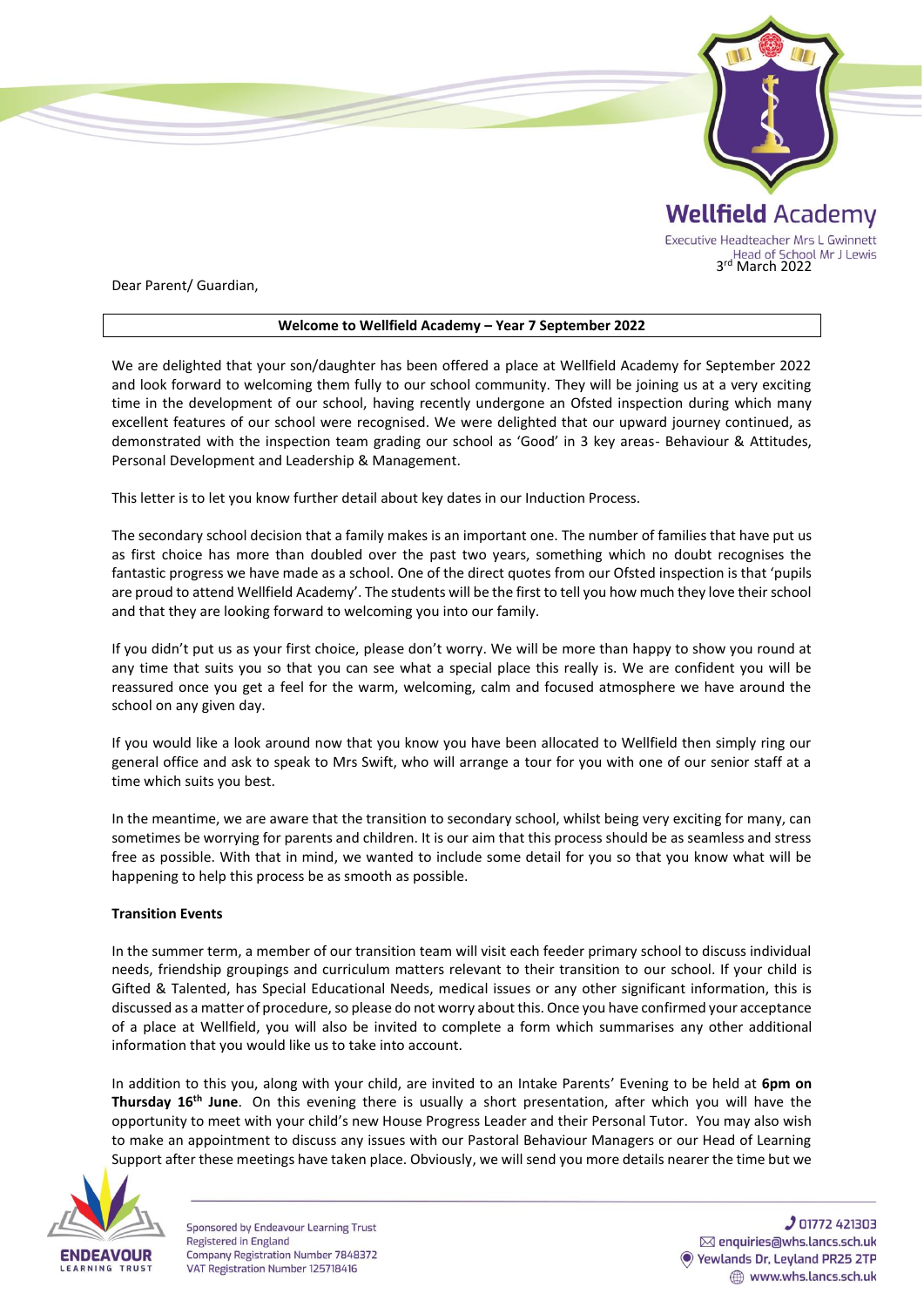

Executive Headteacher Mrs L Gwinnett Head of School Mr J Lewis

wanted you to be aware of the events coming along to get them in your diary and to aid as smooth a transition to high school as possible.

Earlier on the same day, **Thursday 16th June**, all our new pupils will also be invited to spend a pastoral day in school to meet with their new House Progress Leader and to get to know other members of their House. Pupils then spend a second day with us which will be a curriculum day. This will be on **Friday 1st July.** On the curriculum day, the pupils will meet with staff and will also have sample lessons throughout the day. You and the Headteacher of your child's primary school will receive detailed information about the arrangements for these days prior to the visits.

These days are an excellent opportunity for your child to get a feel for the school and for us to really start to get to know them individually. Meeting their personal tutor, their House Progress Leader and their teachers is always reassuring, but the big success is the chance to start to get to know other pupils in the year group and begin to develop their friendships, ready for a fantastic start in September.

If, for any reason, you feel that your child would benefit from further transition days, then please don't hesitate to get in touch and discuss this with us. We always try really hard to ensure there is no clash with any events in your primary school. If you are unable to make these events, we will arrange another opportunity at around the same time.

## **Wellfield Induction Bundle**

Here at Wellfield we are very mindful of the additional expense the move to secondary school can be and we have been saving as much as we could throughout the year to launch our new Year 7 intake 'Wellfield Induction Bundle' which includes all the essentials your child needs for the classroom and beyond. The bundle, provided at no cost to parents, includes:

- Laptop (chrome book)
- Branded items of the school uniform (Blazer and tie)
- School sports kit
- Scientific calculator
- Stationery set
- Dictionary
- Spanish Dictionary
- **Thesaurus**

In the meantime, please could you contact school via e-mail at [transition@wellfieldacademy.org](mailto:transition@wellfieldacademy.org) or return the enclosed reply slip in the envelope provided to **confirm that you are in receipt of this letter and that you will/will not be accepting the place offered** to you at Wellfield Academy?

I hope that the arrangements, along with the Induction Programme, will reassure you and your child but please do not hesitate to contact us should you have any further concerns or questions.

Welcome to the Wellfield family- we are very much looking forward to meeting with you and your child in the Summer Term.

Yours sincerely, Mrs L A Gwinnett Mr J Lewis

Executive Headteacher **Head of School** 



Sponsored by Endeavour Learning Trust **Registered in England** Company Registration Number 7848372 VAT Registration Number 125718416

**J** 01772 421303 ⊠ enquiries@whs.lancs.sch.uk Vewlands Dr, Leyland PR25 2TP www.whs.lancs.sch.uk